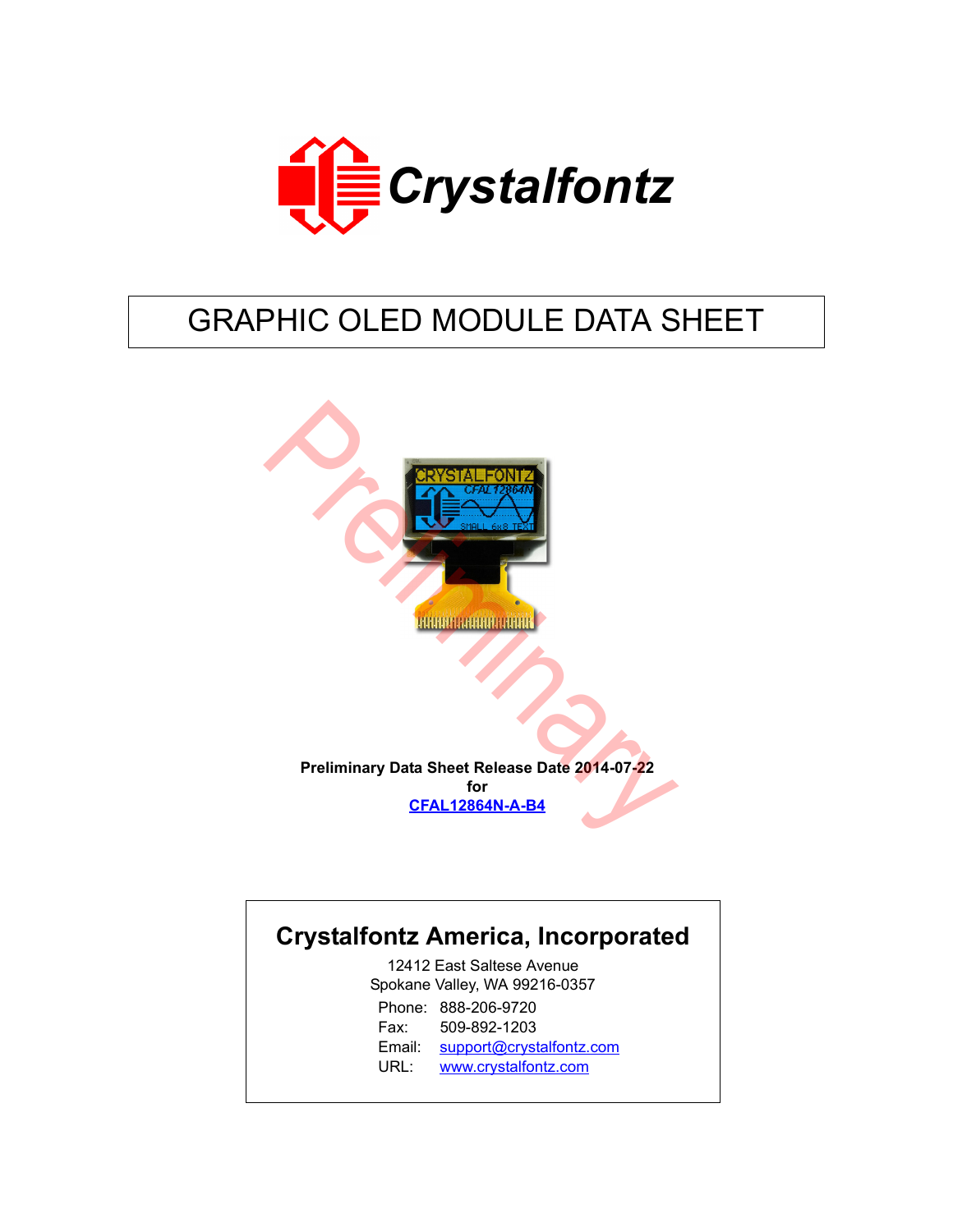

#### **Data Sheet Revision History**

Preliminary Data Sheet Release: 2014-07-22 Revised [PHYSICAL CHARACTERISTICS \(Pg. 5\)](#page-4-0) and [MODULE OUTLINE DRAWING \(Pg. 6\).](#page-5-0) Depth of CFAL12864N-A-B4 display module changed from 1.2 millimeters to 1.4 millimeters.

Preliminary Data Sheet Release: 2014-06-09 Preliminary Data Sheet for the CFAL12864N-A-B4 display module.

**About Variations**

We work continuously to improve our products. Because display technologies are quickly evolving, these products may have component or process changes. Slight variations (for example, contrast, color, or intensity) between lots are normal. If you need the highest consistency, whenever possible, order and arrange delivery for your production runs at one time so your displays will be from the same lot.

#### **The Fine Print**

Certain applications using Crystalfontz America, Inc. products may involve potential risks of death, personal injury, or severe property or environmental damage ("Critical Applications"). CRYSTALFONTZ AMERICA, INC. PRODUCTS ARE NOT DESIGNED, INTENDED, AUTHORIZED, OR WARRANTED TO BE SUITABLE FOR USE IN LIFE-SUPPORT APPLICATIONS, DEVICES OR SYSTEMS OR OTHER CRITICAL APPLICATIONS. Inclusion of Crystalfontz America, Inc. products in such applications is understood to be fully at the risk of the customer. In order to minimize risks associated with customer applications, adequate design and operating safeguards should be provided by the customer to minimize inherent or procedural hazard. Please contact us if you have any questions concerning potential risk applications. About Variations<br>
mprove our products. Because display technologies are quickly evos<br>
so changes. Slight variations (for example, contrast, color, or intensity<br>
sistency, whenever possible, order and arrange delivery for y

Crystalfontz America, Inc. assumes no liability for applications assistance, customer product design, software performance, or infringements of patents or services described herein. Nor does Crystalfontz America, Inc. warrant or represent that any license, either express or implied, is granted under any patent right, copyright, or other intellectual property right of Crystalfontz America, Inc. covering or relating to any combination, machine, or process in which our products or services might be or are used.

All specifications in Data Sheets and on our website are, to the best of our knowledge, accurate but not guaranteed. Corrections to specifications are made as any inaccuracies are discovered.

Company and product names mentioned in this publication are trademarks or registered trademarks of their respective owners.

Copyright © 2014 by Crystalfontz America, Inc., 12412 East Saltese Avenue, Spokane Valley, WA 99216-0357 U.S.A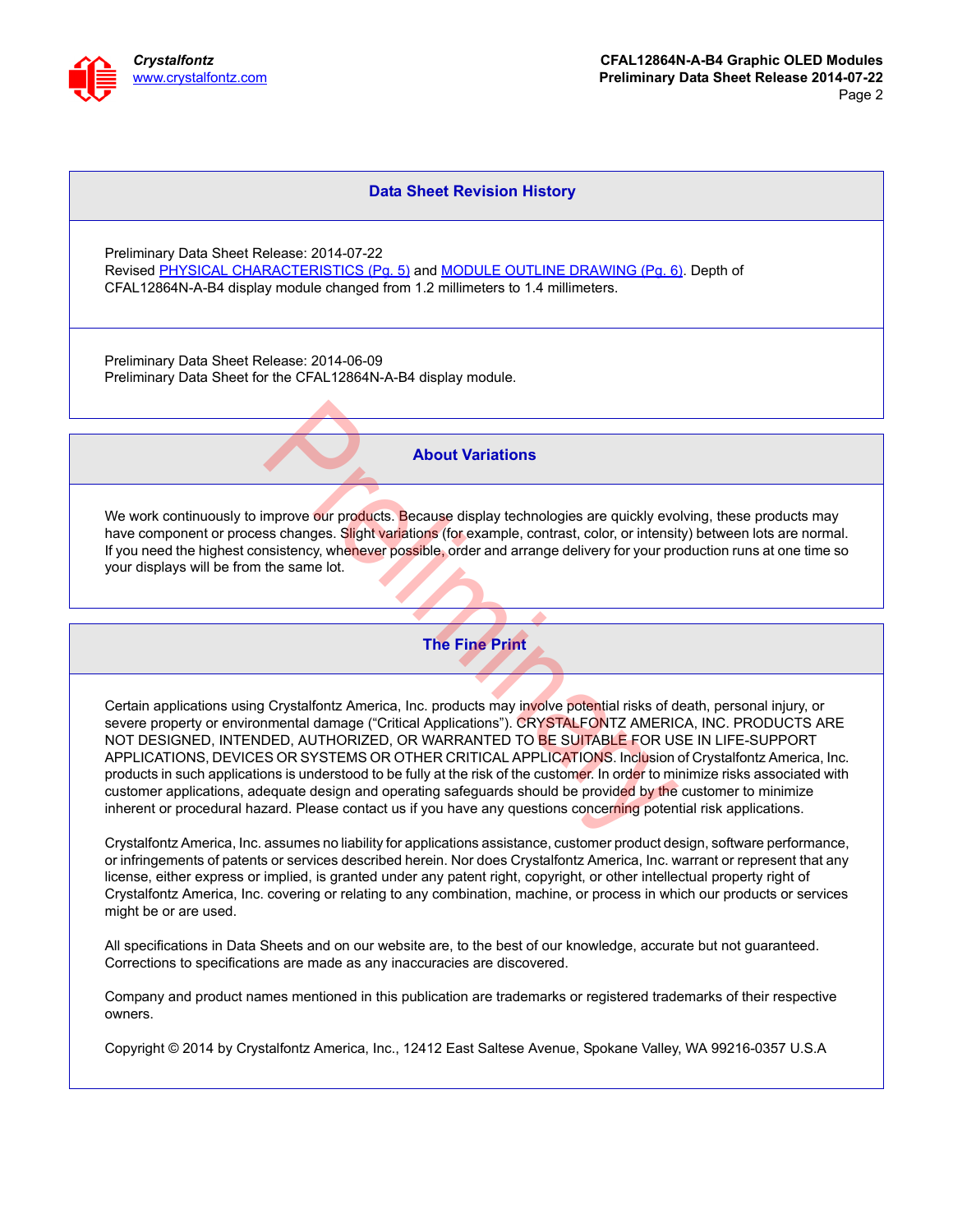

#### **About Volatility**

The Crystalfontz CFAL12864N-A-B4 module has volatile memory.

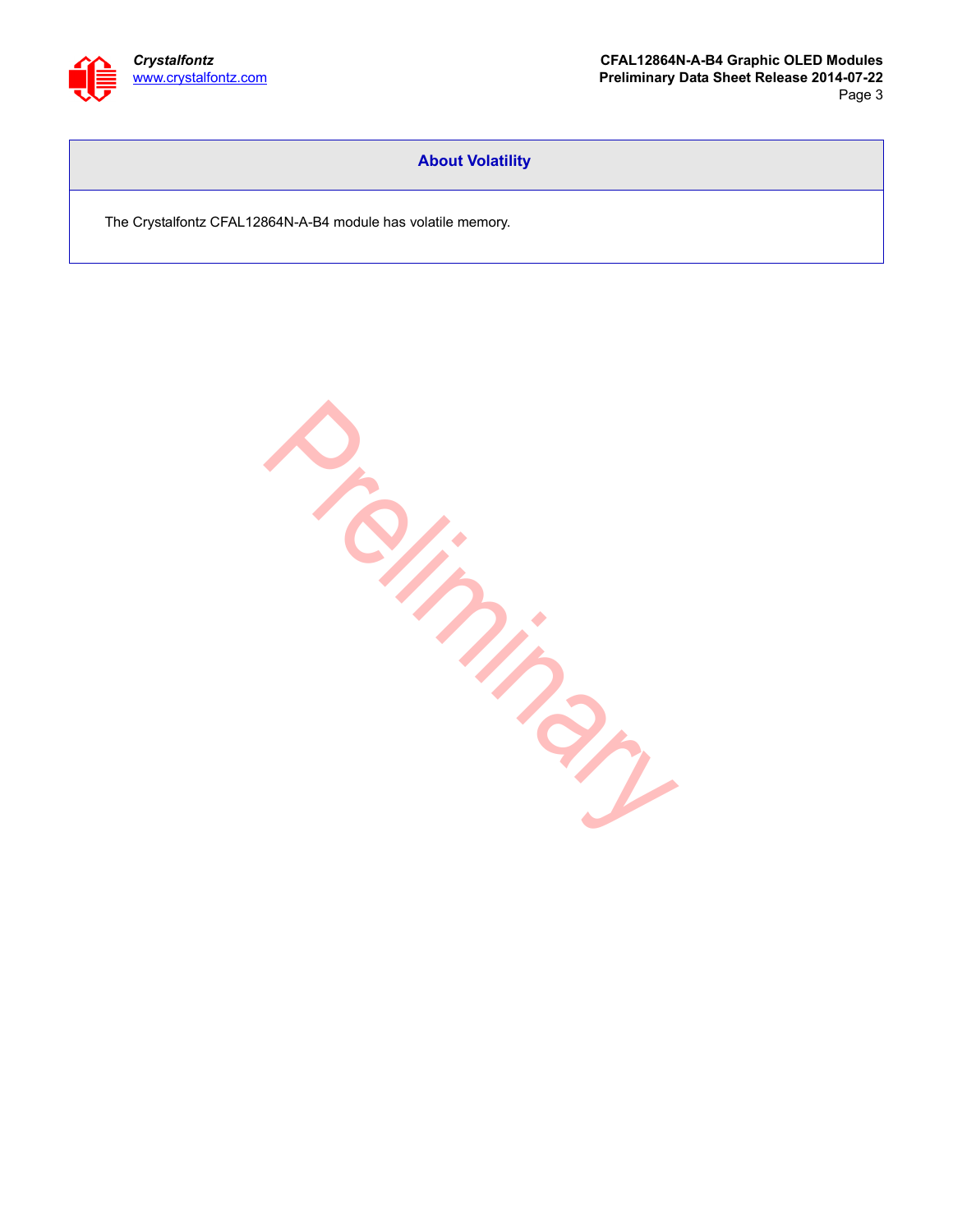# **CONTENTS**

| DETAILS OF INTERFACE PIN FUNCTIONS, CONT'D ----------------------------------- 11 |  |
|-----------------------------------------------------------------------------------|--|
|                                                                                   |  |
|                                                                                   |  |
|                                                                                   |  |
|                                                                                   |  |
|                                                                                   |  |
|                                                                                   |  |
|                                                                                   |  |
|                                                                                   |  |

Teliminary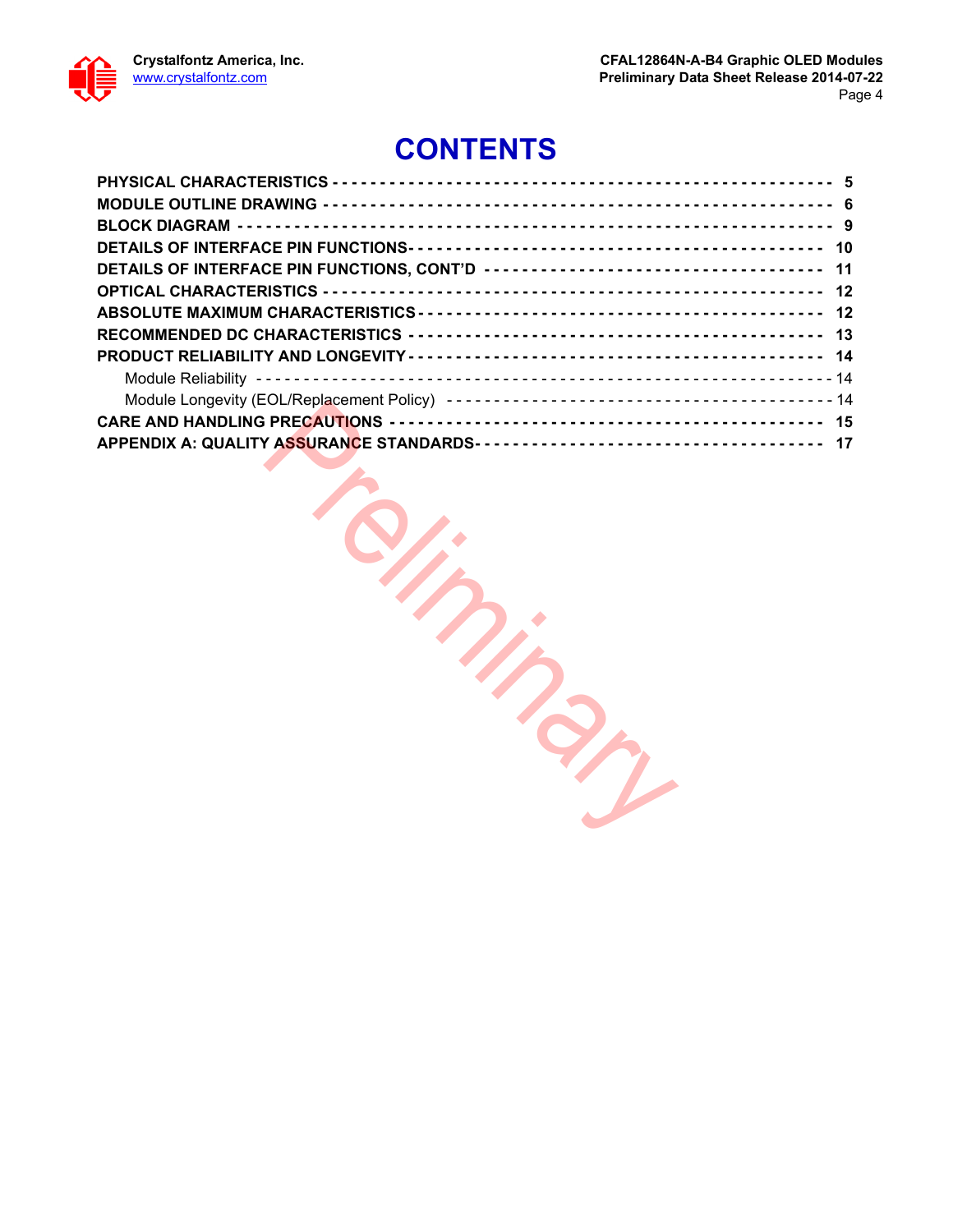

# <span id="page-4-1"></span><span id="page-4-0"></span>**PHYSICAL CHARACTERISTICS**

| No.                                                                                                                                                                                                                                                                                           | <b>Items</b>             | Specification                      | Unit  |  |  |
|-----------------------------------------------------------------------------------------------------------------------------------------------------------------------------------------------------------------------------------------------------------------------------------------------|--------------------------|------------------------------------|-------|--|--|
| $\mathbf{1}$                                                                                                                                                                                                                                                                                  | Display Mode             | Passive Matrix OLED                |       |  |  |
| $\overline{2}$                                                                                                                                                                                                                                                                                | Display Color            | Monochrome (Yellow & Blue)         |       |  |  |
| $\overline{3}$                                                                                                                                                                                                                                                                                | Duty                     | 1/64                               |       |  |  |
| 4                                                                                                                                                                                                                                                                                             | Resolution               | $128(H) \times 64(V)$              | Pixel |  |  |
| 5                                                                                                                                                                                                                                                                                             | Active Area              | $21.744$ (W) x 11.204 (H)          | mm    |  |  |
| 6                                                                                                                                                                                                                                                                                             | <b>Outline Dimension</b> | $26.70$ (W) x 19.26 (H) x 1.4 (D)  | mm    |  |  |
| 7                                                                                                                                                                                                                                                                                             | Pixel Pitch              | $0.17$ (W) x $0.17$ (H)            | mm    |  |  |
| 8                                                                                                                                                                                                                                                                                             | Pixel Size               | $0.154$ (W) x 0.154 (H)            | mm    |  |  |
| 9                                                                                                                                                                                                                                                                                             | Driver IC                | <b>SSD1306</b>                     |       |  |  |
| 10                                                                                                                                                                                                                                                                                            | Interface                | 8-bit parallel, 3-/4-wire SPI, I2C |       |  |  |
| 11                                                                                                                                                                                                                                                                                            | Weight                   | 1.54                               | g     |  |  |
| <b>DITIONAL FEATURES</b><br>hese modules have a Solomon Systech SSD1306 128 x 64 Dot Matrix OLED/PLED Segment/Common Driver w <sup>-</sup><br>Controller. For interface information and other details, see controller datasheets on our website.<br>RoHS compliant. Factory is ISO certified. |                          |                                    |       |  |  |

## **ADDITIONAL FEATURES**

- □ These modules have a Solomon Systech SSD1306 128 x 64 Dot Matrix OLED/PLED Segment/Common Driver with Controller. For interface information and other details, see controller datasheets on our website.
- □ RoHS compliant. Factory is ISO certified.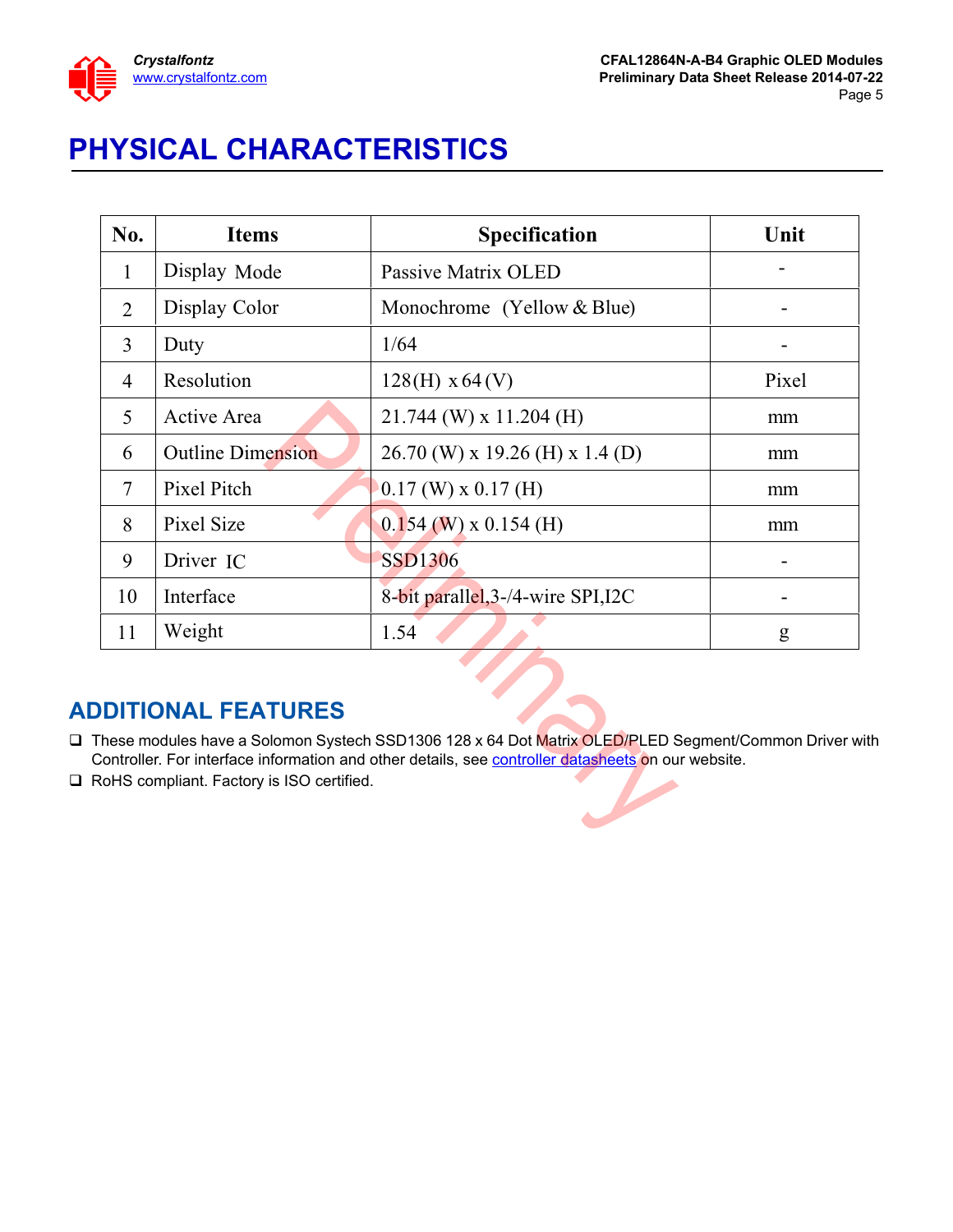

# <span id="page-5-1"></span><span id="page-5-0"></span>**MODULE OUTLINE DRAWING**



#### Notes:

- 1. Color: Light Blue & Yellow
- 2. Driver IC: SSD1306

3. Interface: 8-bit 68XX/80XX Parallel, 3-/4-wire SPI, I2 C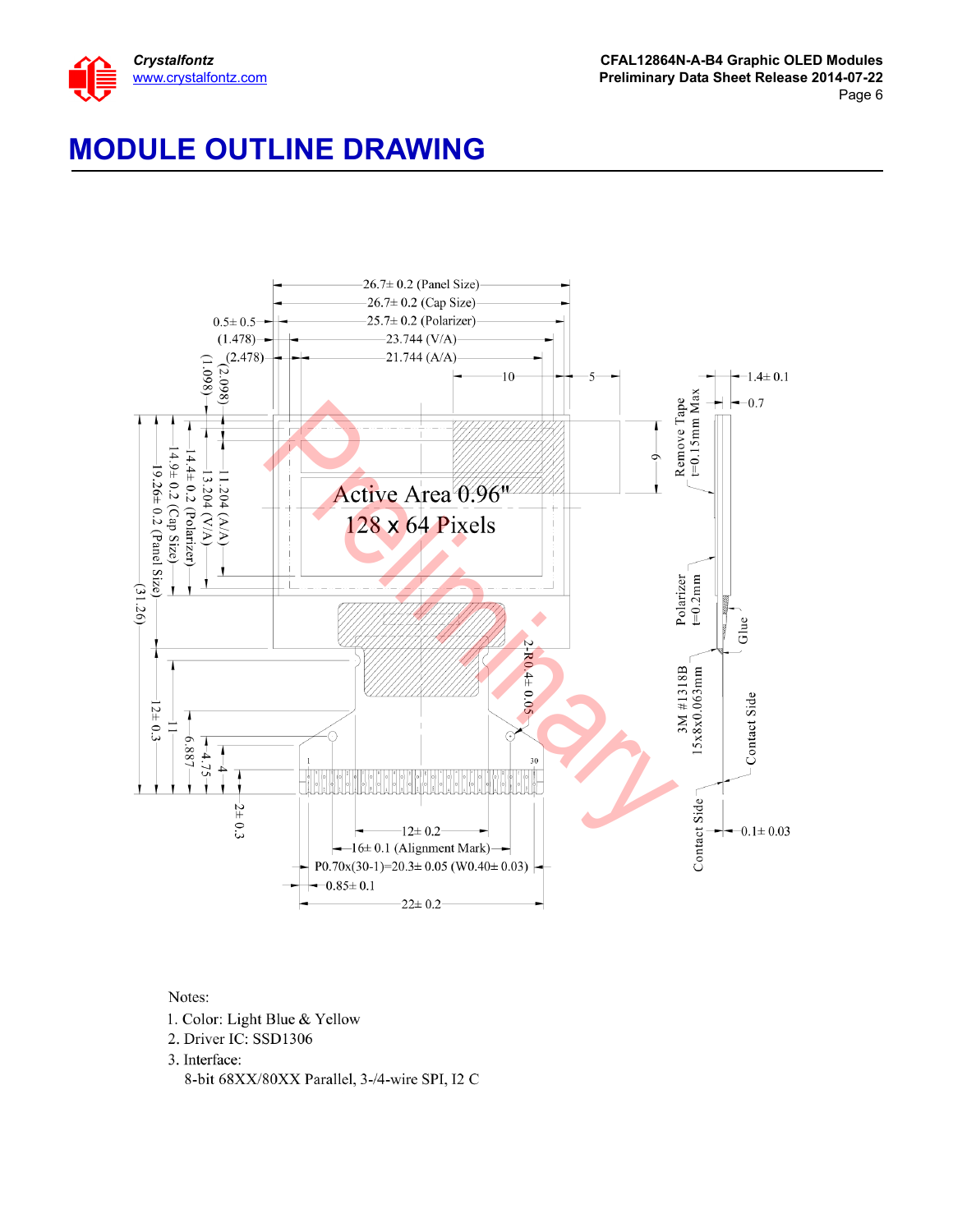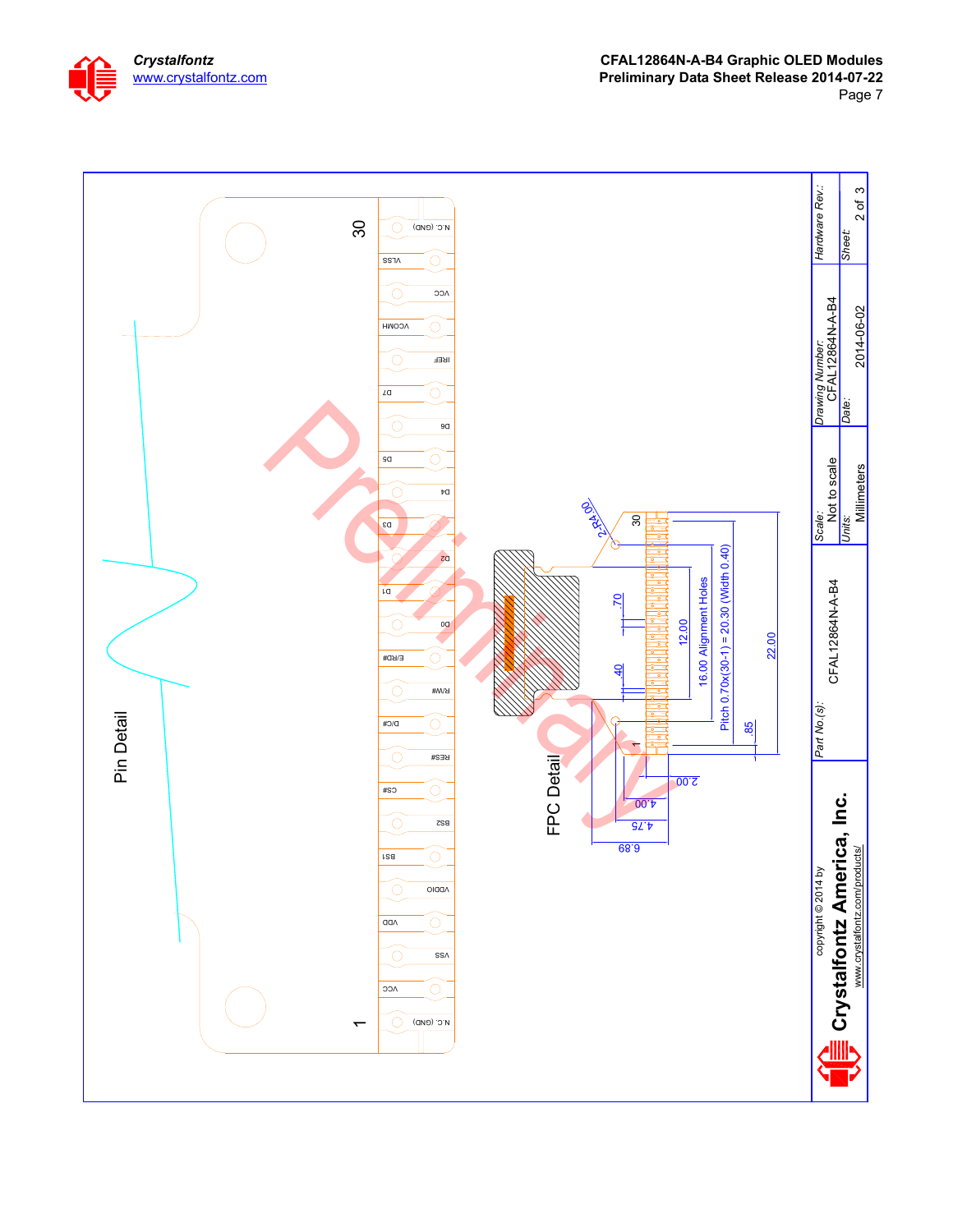

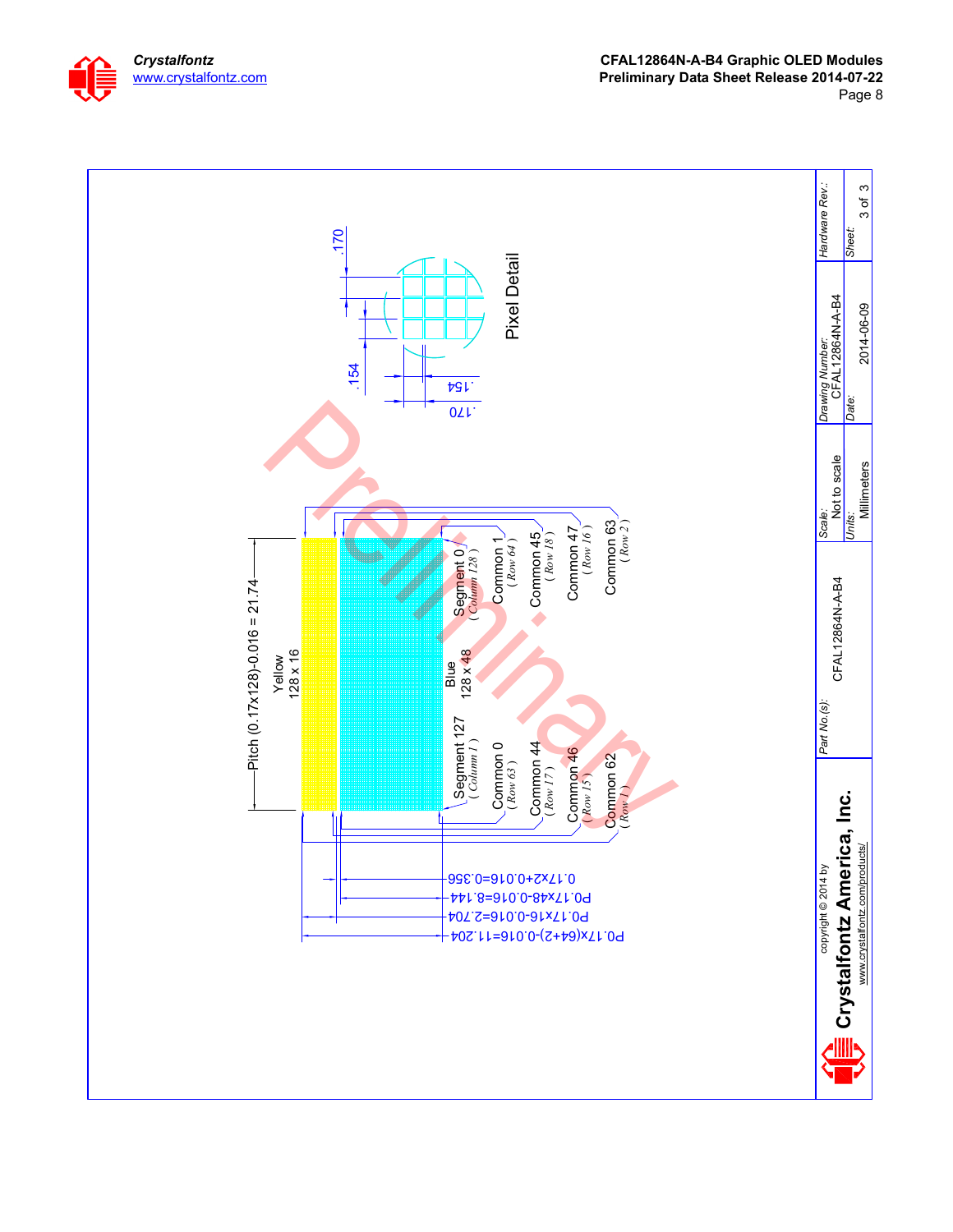

#### <span id="page-8-0"></span>**BLOCK DIAGRAM**  $\ddot{\phantom{0}}$

1.1 V  $_{\text{CC}}$  Supplied Externally



C1, C3:  $0.1 \mu F$ <br>C2:  $4.7 \mu F$  $4.7<sub>µF</sub>$ C4, C5: 4.7µF / 16V X7R R1:  $910k\Omega$ , R1 = (Voltage at IREF - VSS) / IREF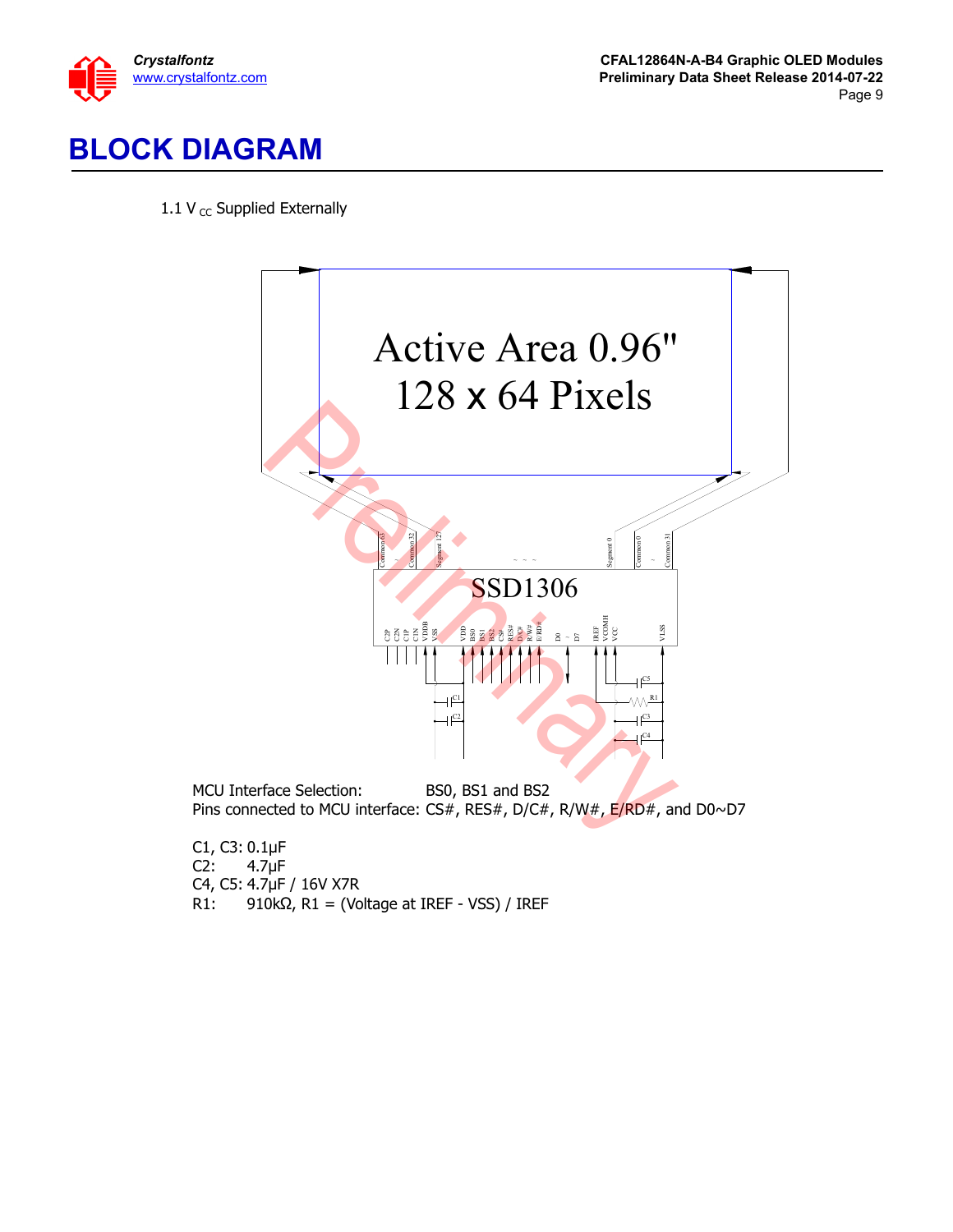

# <span id="page-9-0"></span>**DETAILS OF INTERFACE PIN FUNCTIONS**

| <b>Pin Number</b>      | <b>Symbol</b>                             | I/O     | <b>Function</b>                                                                                                                                                                                                                                                                                                                                                                                                                                                                                                                                                                                                                                     |  |  |  |
|------------------------|-------------------------------------------|---------|-----------------------------------------------------------------------------------------------------------------------------------------------------------------------------------------------------------------------------------------------------------------------------------------------------------------------------------------------------------------------------------------------------------------------------------------------------------------------------------------------------------------------------------------------------------------------------------------------------------------------------------------------------|--|--|--|
| <b>Power Supply</b>    |                                           |         |                                                                                                                                                                                                                                                                                                                                                                                                                                                                                                                                                                                                                                                     |  |  |  |
| 9                      | <b>VDD</b>                                | P       | <b>Power Supply for Logic</b>                                                                                                                                                                                                                                                                                                                                                                                                                                                                                                                                                                                                                       |  |  |  |
| 8                      | <b>VSS</b>                                | P       | This is a voltage supply pin. It must be connected to external source.<br><b>Ground of Logic Circuit</b><br>This is a ground pin. It acts as a reference for the logic pins. It must be                                                                                                                                                                                                                                                                                                                                                                                                                                                             |  |  |  |
|                        |                                           |         | connected to external ground.                                                                                                                                                                                                                                                                                                                                                                                                                                                                                                                                                                                                                       |  |  |  |
| 28                     | <b>VCC</b>                                | P       | <b>Power Supply for OEL Panel</b><br>This is the most positive voltage supply pin of the chip. A stabilization capacitor<br>should be connected between this pin and $V_{SS}$ when the converter is used. It<br>must be connected to external source when the converter is not used.                                                                                                                                                                                                                                                                                                                                                                |  |  |  |
| 29                     | <b>VLSS</b>                               | P.      | <b>Ground of Analog Circuit</b><br>This is an analog ground pin. It should be connected to V <sub>SS</sub> externally.                                                                                                                                                                                                                                                                                                                                                                                                                                                                                                                              |  |  |  |
| <b>Driver</b>          |                                           |         |                                                                                                                                                                                                                                                                                                                                                                                                                                                                                                                                                                                                                                                     |  |  |  |
| 26                     | <b>IREF</b>                               | T       | <b>Current Reference for Brightness Adjustment</b><br>This pin is segment current reference pin. A resistor should be connected<br>between this pin and $V_{SS}$ . Set the current at 12.5 $\mu$ A maximum.                                                                                                                                                                                                                                                                                                                                                                                                                                         |  |  |  |
| 27                     | <b>VCOMH</b>                              | 0       | <b>Voltage Output High Level for COM Signal</b><br>This pin is the input pin for the voltage output high level for COM signals. A<br>capacitor should be connected between this pin and Vss.                                                                                                                                                                                                                                                                                                                                                                                                                                                        |  |  |  |
| <b>DC/DC Converter</b> |                                           |         |                                                                                                                                                                                                                                                                                                                                                                                                                                                                                                                                                                                                                                                     |  |  |  |
| 6                      | <b>VBAT</b>                               | P       | <b>Power Supply for DC/DC Converter Circuit</b><br>This is the power supply pin for the internal buffer of the DC/DC voltage converter.<br>It must be connected to external source when the converter is used. It should be<br>connected to V <sub>DD</sub> when the converter is not used.                                                                                                                                                                                                                                                                                                                                                         |  |  |  |
| 4/5<br>2/3             | C1P / C1N<br>C2P / C2N                    | $\bf I$ | Positive Terminal of the Flying Inverting Capacitor<br><b>Negative Terminal of the Flying Boost Capacitor</b><br>The charge-pump capacitors are required between the terminals. They must be<br>floated when the converter is not used.                                                                                                                                                                                                                                                                                                                                                                                                             |  |  |  |
| <b>Interface</b>       |                                           |         |                                                                                                                                                                                                                                                                                                                                                                                                                                                                                                                                                                                                                                                     |  |  |  |
| 10<br>11<br>12         | BS <sub>0</sub><br>BS1<br>BS <sub>2</sub> | I       | <b>Communicating Protocol Select</b><br>These pins are MCU interface selection input. See the following table:<br>B <sub>SO</sub><br>BS <sub>1</sub><br>BS <sub>2</sub><br>$I^2C$<br>$\mathbf{1}$<br>0<br>0<br>3-wire SPI<br>1<br>$\overline{0}$<br>0<br>4-wire SPI<br>$\bf{0}$<br>0<br>$\mathbf{0}$<br>8-bit 68XX Parallel<br>0<br>$\overline{0}$<br>1<br>8-bit 80XX Parallel<br>$\mathbf{1}$<br>0<br>$\mathbf{1}$                                                                                                                                                                                                                                 |  |  |  |
| 14                     | RES#                                      | L       | <b>Power Reset for Controller and Driver</b><br>This pin is reset signal input. When the pin is low, initialization of the chip is                                                                                                                                                                                                                                                                                                                                                                                                                                                                                                                  |  |  |  |
|                        |                                           |         | executed. Keep this pin pull high during normal operation.                                                                                                                                                                                                                                                                                                                                                                                                                                                                                                                                                                                          |  |  |  |
| 13                     | CS#                                       | L       | <b>Chip Select</b><br>This pin is the chip select input. The chip is enabled for MCU communication only<br>when CS# is pulled low.                                                                                                                                                                                                                                                                                                                                                                                                                                                                                                                  |  |  |  |
| 15                     | D/C#                                      | Ι.      | <b>Data/Command Control</b><br>This pin is Data/Command control pin. When the pin is pulled high, the input at<br>D7~D0 is treated as display data. When the pin is pulled low, the input at D7~D0<br>will be transferred to the command register.<br>When the pin is pulled high and serial interface mode is selected, the data at SDIN<br>will be interpreted as data. When it is pulled low, the data at SDIN will be<br>transferred to the command register. In $I^2C$ mode, this pin acts as SA0 for slave<br>address selection.<br>For detail relationship to MCU interface signals, please refer to the Timing<br>Characteristics Diagrams. |  |  |  |
| 17                     | E/RD#                                     | Ι       | <b>Read/Write Enable or Read</b><br>This pin is MCU interface input.<br>When interfacing to a 68XX-series<br>microprocessor, this pin will be used as the Enable (E) signal. Read/write operation<br>is initiated when this pin is pulled high and the CS# is pulled low.<br>When connecting to an 80XX-microprocessor, this pin receives the Read $(RD#)$<br>signal. Data read operation is initiated when this pin is pulled low and CS# is<br>pulled low.<br>When serial or $I^2C$ mode is selected, this pin must be connected to $V_{SS}$ .                                                                                                    |  |  |  |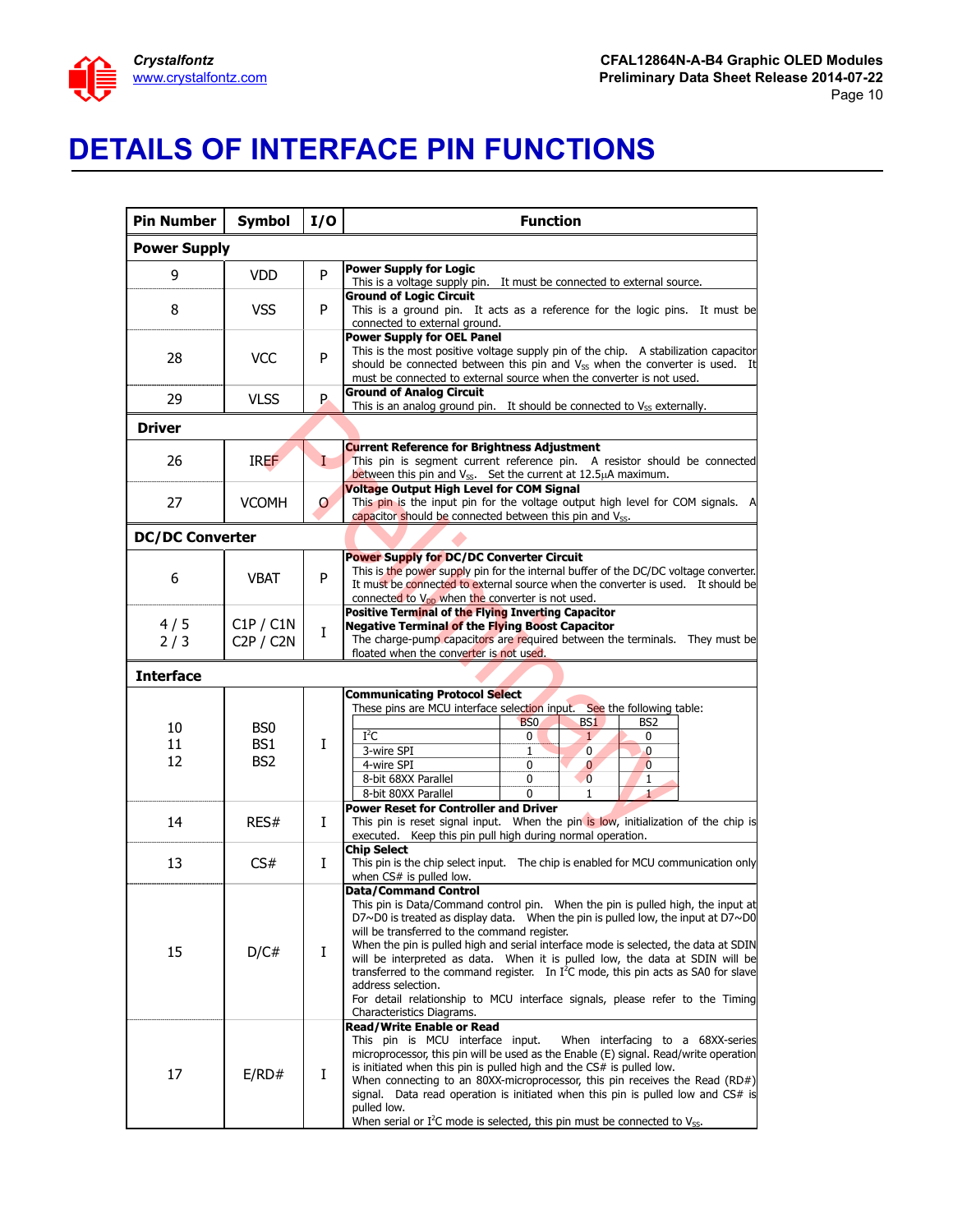

# <span id="page-10-0"></span>**DETAILS OF INTERFACE PIN FUNCTIONS, CONT'D**

| <b>Pin Number</b>           | <b>Symbol</b> | I/O | <b>Function</b>                                                                                                                                                                                                                                                                                                                                                                                                                                                                                                                             |  |  |  |  |
|-----------------------------|---------------|-----|---------------------------------------------------------------------------------------------------------------------------------------------------------------------------------------------------------------------------------------------------------------------------------------------------------------------------------------------------------------------------------------------------------------------------------------------------------------------------------------------------------------------------------------------|--|--|--|--|
| <b>Interface(Continued)</b> |               |     |                                                                                                                                                                                                                                                                                                                                                                                                                                                                                                                                             |  |  |  |  |
| 16                          | R/W#          | T   | <b>Read/Write Select or Write</b><br>This pin is MCU interface input.<br>When interfacing to a 68XX-series<br>microprocessor, this pin will be used as Read/Write (R/W#) selection input. Pull<br>this pin to "High" for read mode and pull it to "Low" for write mode.<br>When 80XX interface mode is selected, this pin will be the Write (WR#) input.<br>Data write operation is initiated when this pin is pulled low and the CS# is pulled<br>low.<br>When serial or $I^2C$ mode is selected, this pin must be connected to $V_{SS}$ . |  |  |  |  |
| $18 \sim 25$                | $D0 \sim D7$  | I/O | <b>Host Data Input/Output Bus</b><br>These pins are 8-bit bi-directional data bus to be connected to the<br>microprocessor's data bus. When serial mode is selected, D1 will be the serial<br>data input SDIN and D0 will be the serial clock input SCLK. When $I2C$ mode is<br>selected, D2 & D1 should be tired together and serve as SDA <sub>out</sub> & SDA <sub>in</sub> in<br>application and D0 is the serial clock input SCL.<br>Unused pins must be connected to $V_{SS}$ except for D2 in serial mode.                           |  |  |  |  |
| <b>Reserve</b>              |               |     |                                                                                                                                                                                                                                                                                                                                                                                                                                                                                                                                             |  |  |  |  |
| 7                           | N.C.          |     | <b>Reserved Pin</b><br>The N.C. pin between function pins are reserved for compatible and flexible<br>design.                                                                                                                                                                                                                                                                                                                                                                                                                               |  |  |  |  |
| 1, 30                       | N.C. (GND)    |     | <b>Reserved Pin (Supporting Pin)</b><br>The supporting pins can reduce the influences from stresses on the function pins.<br>These pins must be connected to external ground as the ESD protection circuit.                                                                                                                                                                                                                                                                                                                                 |  |  |  |  |
|                             |               |     |                                                                                                                                                                                                                                                                                                                                                                                                                                                                                                                                             |  |  |  |  |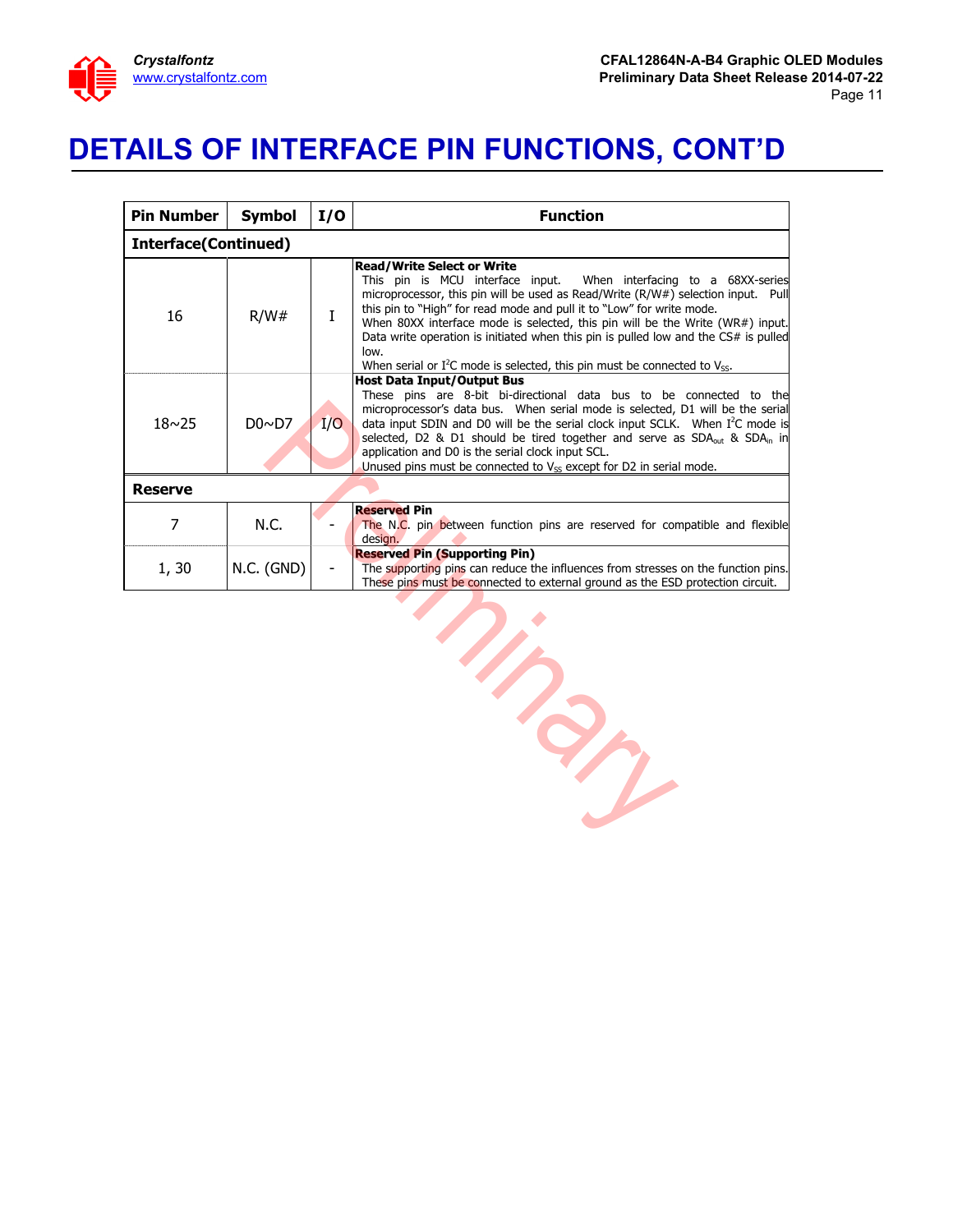

# <span id="page-11-0"></span>**OPTICAL CHARACTERISTICS**

| Color Coordinate | Blue   | CIE x   | 0.10 | 0.14 | 0.18 | $\overline{\phantom{0}}$ | Without              |  |
|------------------|--------|---------|------|------|------|--------------------------|----------------------|--|
|                  |        | $CIE$ y | 0.20 | 0.24 | 0.28 |                          | Polarizer            |  |
| Color Coordinate | Yellow | $CIE$ x | 0.43 | 0.47 | 0.51 | $\overline{\phantom{a}}$ | Without<br>Polarizer |  |
|                  |        | CIE y   | 0.45 | 0.49 | 0.53 |                          |                      |  |
|                  |        |         |      |      |      |                          |                      |  |

# <span id="page-11-1"></span>**ABSOLUTE MAXIMUM CHARACTERISTICS**

| <b>Items</b>               | <b>Symbol</b>           | Min            | Typ. | <b>Max</b>     | Unit                 |  |  |
|----------------------------|-------------------------|----------------|------|----------------|----------------------|--|--|
| Supply voltage for logic   | $\rm V_{DD}$            | $-0.3$         |      | $\overline{4}$ | V                    |  |  |
| Supply voltage for display | <b>Vcc</b>              | $\overline{0}$ |      | 16.0           | V                    |  |  |
| Supply voltage for DC/DC   | <b>V</b> <sub>DDB</sub> | $-0.3$         |      | 5.0            | $\rm V$              |  |  |
| Operating temperature      | <b>Top</b>              | $-40$          |      | 80             | $\mathrm{C}^{\circ}$ |  |  |
| Storage temperature        | <b>T</b> <sub>ST</sub>  | $-40$          |      | 80             | $\int_0^\infty$      |  |  |
|                            |                         |                |      |                |                      |  |  |

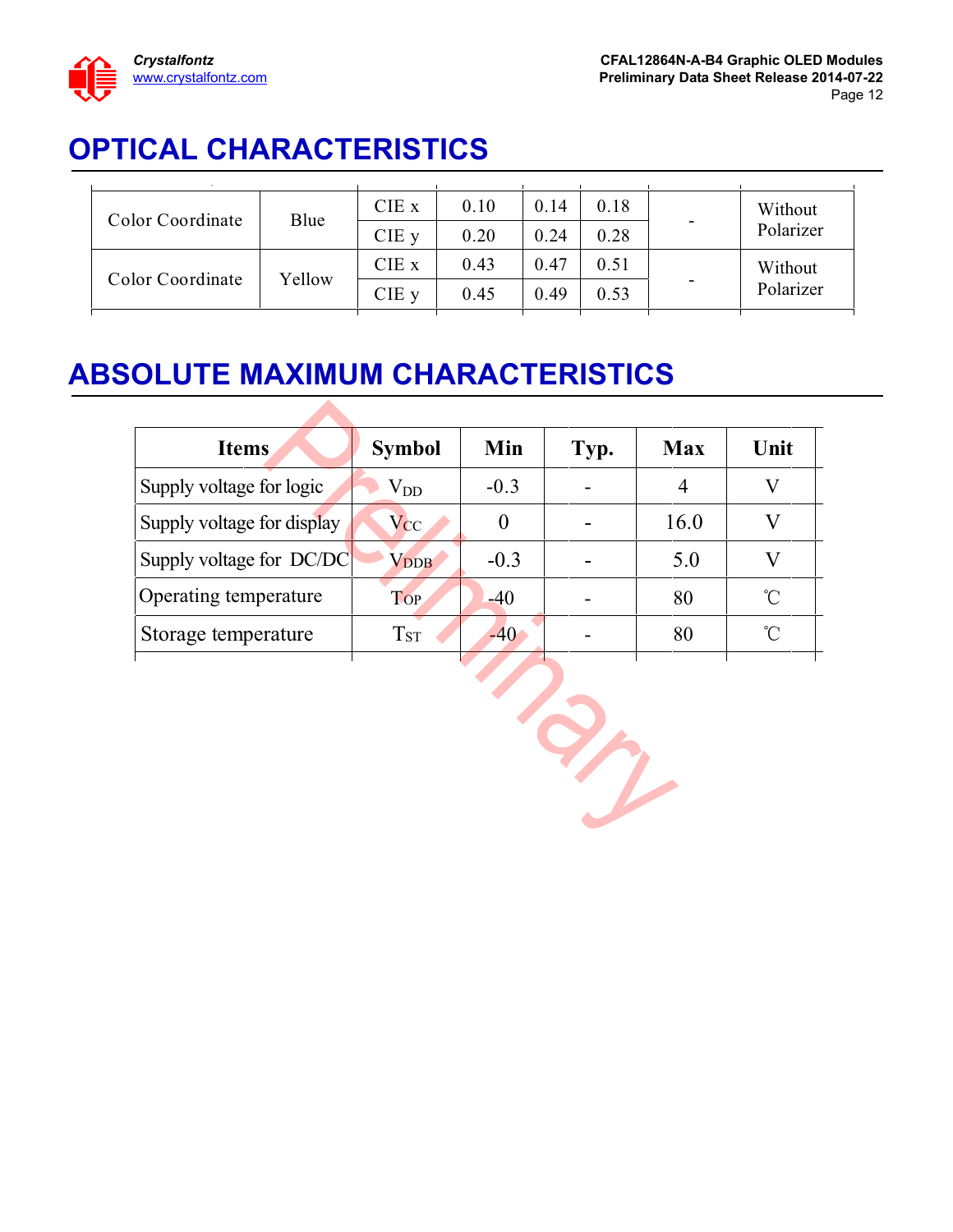

# <span id="page-12-0"></span>**RECOMMENDED DC CHARACTERISTICS**

| <b>Items</b>                                                                                                                           | <b>Symbol</b>         | <b>Conditions</b>                            | Min                 | Typ.           | <b>Max</b>             | Unit             |  |
|----------------------------------------------------------------------------------------------------------------------------------------|-----------------------|----------------------------------------------|---------------------|----------------|------------------------|------------------|--|
| Supply voltage for logic                                                                                                               | $\rm V_{DD}$          |                                              | 1.65                | 2.8            | 3.3                    | V                |  |
| Supply voltage for display<br>(Supplied externally)                                                                                    | $\rm V_{CC}$          | Note 5                                       | 11.5                | 12.0           | 12.5                   | $\mathbf{V}$     |  |
| Supply voltage for DC/DC                                                                                                               | $\rm V_{BAT}$         | Internal DC/DC enable                        | 3.5                 |                | 4.2                    | V                |  |
| Supply voltage for display<br>(Generated by internal DC/DC)                                                                            | $\rm V_{CC}$          | Note 5                                       | 7.0                 |                | 7.5                    | $\mathbf{V}$     |  |
| High level input                                                                                                                       | $\rm V_{IH}$          |                                              | $0.8 \times V_{DD}$ |                | $V_{DD}$               | V                |  |
| Low level input                                                                                                                        | $\rm V_{II}$          |                                              | $\mathbf{0}$        |                | $0.2$ x $V_{DD}$       | V                |  |
| High level output                                                                                                                      | $\rm V_{OH}$          | $I_{\text{OUT}} = 100 \,\mu\text{A}$ , 3.3MH | $0.9$ x $V_{DD}$    |                | $V_{DD}$               | V                |  |
| Low level output                                                                                                                       | $\rm V_{OL}$          | $I_{OUT} = 100 \mu A, 3.3 MHz$               | $\mathbf{0}$        |                | $0.1x$ V <sub>DD</sub> | V                |  |
| Operating current for V <sub>DD</sub>                                                                                                  | $I_{DD}$              |                                              |                     | 180            | 300                    | $\mathsf{\mu A}$ |  |
| Operating current for V <sub>CC</sub><br>(V <sub>CC</sub> Supplied externally)                                                         | $I_{\text{CC}}$       | Note 6                                       |                     | 12.3           | 16.0                   | mA               |  |
| Operating current for V <sub>DDB</sub><br>(V <sub>CC</sub> Generated by internal<br>DC/DC                                              | $I_{\text{BAT}}$      | Note 7                                       |                     | 25.6           | 32.0                   | mA               |  |
| Sleep mode current for V <sub>DD</sub>                                                                                                 | I DD, SLEEP           |                                              |                     | 1              | 5                      | μA               |  |
| Sleep mode current for Vcc                                                                                                             | $1_{\text{CC,SLEEP}}$ |                                              |                     | $\overline{2}$ | 10                     | $\mu A$          |  |
| Note 5: Supply Voltage for Display ( $V_{CC}$ ) are subject to the change of the panel characteristics and the<br>customer' s request. |                       |                                              |                     |                |                        |                  |  |

Note 5: Supply Voltage for Display (V<sub>CC</sub>) are subject to the change of the panel characteristics and the customer' s request.

Note 6:  $V_{DD} = 2.8V$ ,  $V_{CC} = 12V$ , 100% Display Area Turn on.

Note 7:  $V_{DD} = 2.8V$ ,  $V_{CC} = 7.25V$ , 100% Display Area Turn on.

\* Software configuration follows Actual Application Example .

## **ESD (ELECTRO-STATIC DISCHARGE)**

The circuitry is industry standard CMOS logic and is susceptible to ESD damage. Please use industry standard antistatic precautions as you would for any other static sensitive devices such as expansion cards, motherboards, or integrated circuits. Ground your body, work surfaces, and equipment.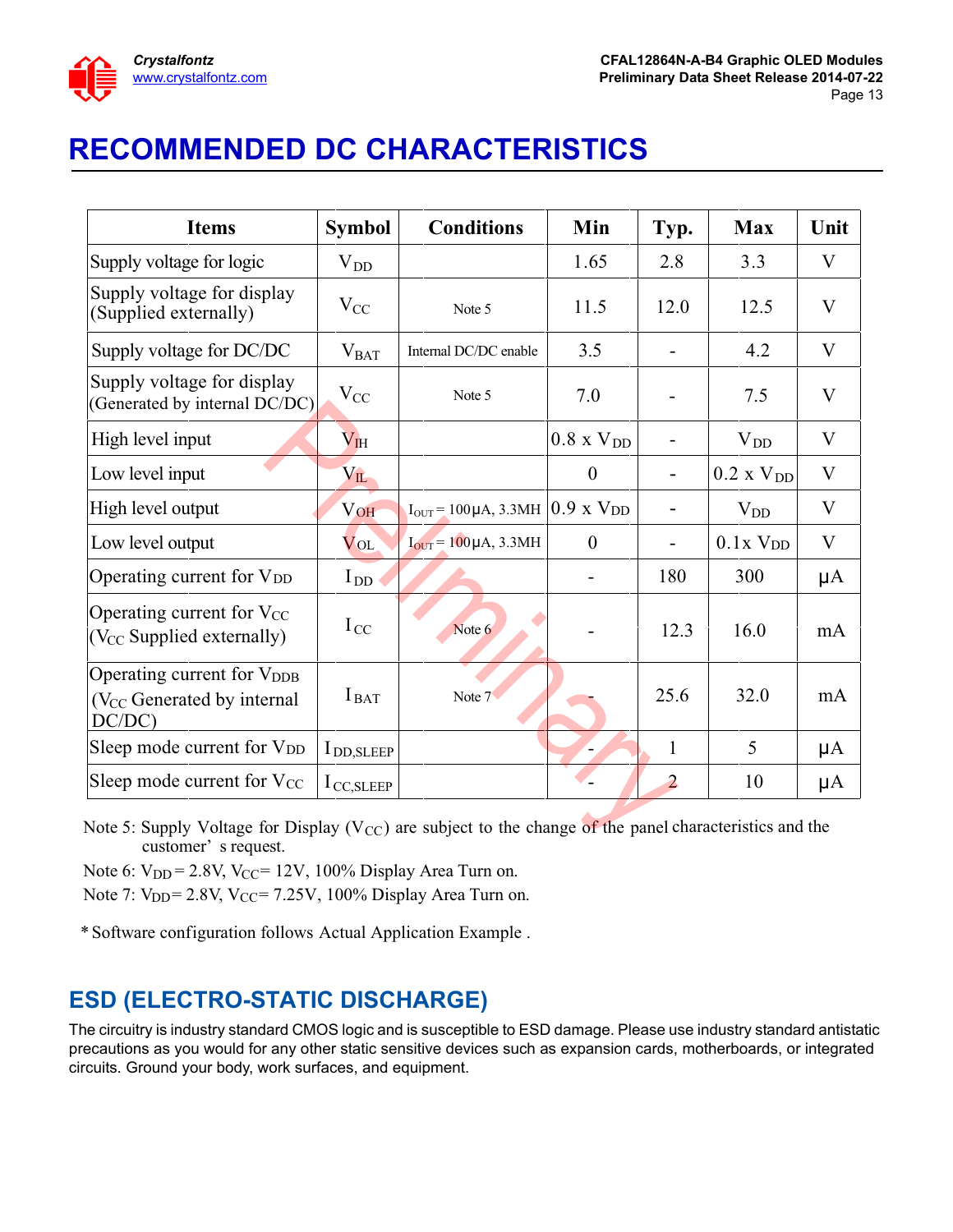

# <span id="page-13-0"></span>**PRODUCT RELIABILITY AND LONGEVITY**

## <span id="page-13-1"></span>**MODULE RELIABILITY**

| <b>PART NUMBER</b> | <b>SPECIFICATION</b>                                                                                                                           |
|--------------------|------------------------------------------------------------------------------------------------------------------------------------------------|
| CFAL12864N-A-B4    | Brightness will be >50% of a new module's initial brightness<br>for at least 50,000 hours of operation when supply to each LED is below 90 mA. |

*Under operating and storage temperature specification limitations, humidity noncondensing) RH up to 65%, and no exposure to direct sunlight. Value listed above is approximate and represent typical lifetime.*

*The white LEDs dim over time, especially if driven with high currents. The dimming may not be noticeable when a single display is installed. However, if a new display is installed next to a display that has been on continuously for a very long time, you will see the difference. To preserve the lifetime of white LEDs, we recommend that white LED backlights are dimmed or turned off when not needed. Also, please do not use more current than you need to achieve your brightness requirements.*

# <span id="page-13-2"></span>**MODULE LONGEVITY (EOL/REPLACEMENT POLICY)**

Crystalfontz is committed to making all of our modules available for as long as possible. For each module we introduce, we intend to offer it indefinitely. We do not preplan a module's obsolescence. The majority of modules we have introduced are still available.

We recognize that discontinuing a module may cause problems for some customers. However, rapidly changing technologies, component availability, or low customer order levels may force us to discontinue ("End of Life" EOL) a module. For example, we must occasionally discontinue a module when a supplier discontinues a component or a manufacturing process becomes obsolete. When we discontinue a module, we will do our best to find an acceptable replacement module with the same fit, form, and function. The especially if driven with high currents. The dimming may not, if a new display is installed next to a display that has been of nores. To preserve the lifetime of white LEDs, we recommend to othereded. Also, please do n

In most situations, you will not notice a difference when comparing a "fit, form, and function" replacement module to the discontinued module. However, sometimes a change in component or process for the replacement module results in a slight variation, perhaps an improvement, over the previous design.

Although the replacement module is still within the stated Data Sheet specifications and tolerances of the discontinued module, changes may require modification to your circuit and/or firmware. Possible changes include:

- *Backlight LEDs.* Brightness may be affected (perhaps the new LEDs have better efficiency) or the current they draw may change (new LEDs may have a different VF).
- *Controller.* A new controller may require minor changes in your code.
- *Component tolerances.* Module components have manufacturing tolerances. In extreme cases, the tolerance stack can change the visual or operating characteristics.

Please understand that we avoid changing a module whenever possible; we only discontinue a module if we have no other option. We will post Part Change Notices on the product's web page as soon as possible. If interested, you can subscribe to future part change notifications.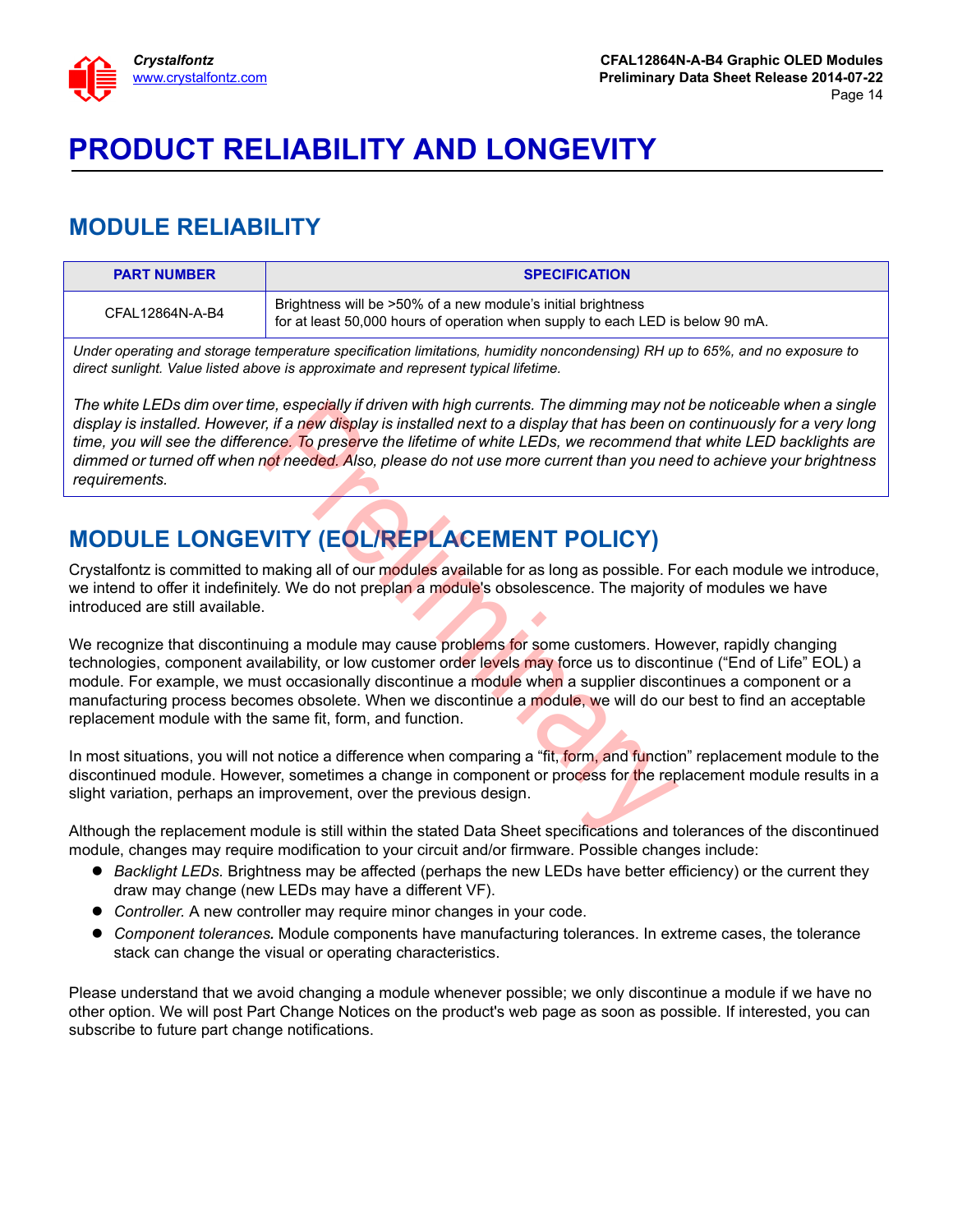

# <span id="page-14-0"></span>**CARE AND HANDLING PRECAUTIONS**

For optimum operation of the module and to prolong its life, please follow the precautions below. Excessive voltage will shorten the life of the module. You must drive the display within the specified voltage limit. See *Absolute Maximum Ratings* in [ABSOLUTE MAXIMUM CHARACTERISTICS \(Pg. 12\).](#page-11-1)

### **HANDLING CAUTION FOR MODULES SHIPPED IN TRAYS**

If you receive modules packed in trays, handle trays carefully by supporting the entire tray. Trays were made to immobilize the modules inside their packing carton. Trays are not designed to be rigid. Do not carry trays by their edges; trays and modules may be damaged.

## **ESD (ELECTRO-STATIC DISCHARGE)**

The circuitry is industry standard CMOS logic and susceptible to ESD damage. Please use industry standard antistatic precautions as you would for any other static sensitive devices such as expansion cards, motherboards, or integrated circuits. Ground your body, work surfaces, and equipment.

## **DESIGN AND MOUNTING**

- The exposed surface of the "glass" is actually a polarizer laminated on top of the glass. To protect the soft plastic polarizer from damage, the module ships with a protective film over the polarizer. Please peel off the protective film slowly. Peeling off the protective film abruptly may generate static electricity.
- The polarizer is made out of soft plastic and is easily scratched or damaged. When handling the module, avoid touching the polarizer. Finger oils are difficult to remove.
- To protect the soft plastic polarizer from damage, place a transparent plate (for example, acrylic, polycarbonate, or glass) in front of the module, leaving a small gap between the plate and the display surface. We use HP-92 Lexan, which is readily available and works well. **TATIC DISCHARGE)**<br>
dard CMOS logic and susceptible to ESD damage. Please us<br>
arany other static sensitive devices such as expansion cards,<br>
work surfaces, and equipment.<br> **UNTING**<br>
of the "glass" is actually a polarizer
- $\bullet$  Do not disassemble or modify the module.
- Solder only to the I/O terminals. Use care when removing solder so you do not damage the PCB.
- Use care to keep the exposed terminals clean.
- $\bullet$  Do not reverse polarity to the power supply connections. Reversing polarity will immediately ruin the module.
- Use care to keep the exposed terminals clean.
- Sharp bends can damage the FPC. Do not crease FPC. Do not bend FPC tightly against the edge of the display module's panel.

### **AVOID SHOCK, IMPACT, TORQUE, OR TENSION**

- Do not expose the module to strong mechanical shock, impact, torque, or tension.
- Do not drop, toss, bend, or twist the module.
- Do not place weight or pressure on the module.

### **CAUTION**

All electronics may contain harmful substances. Avoid contamination by using care to avoid damage during handling. If any residues, gases, powders, liquids, or broken fragments come in contact with your skin, eyes, mouth, or lungs, immediately contact your local poison control or emergency medical center.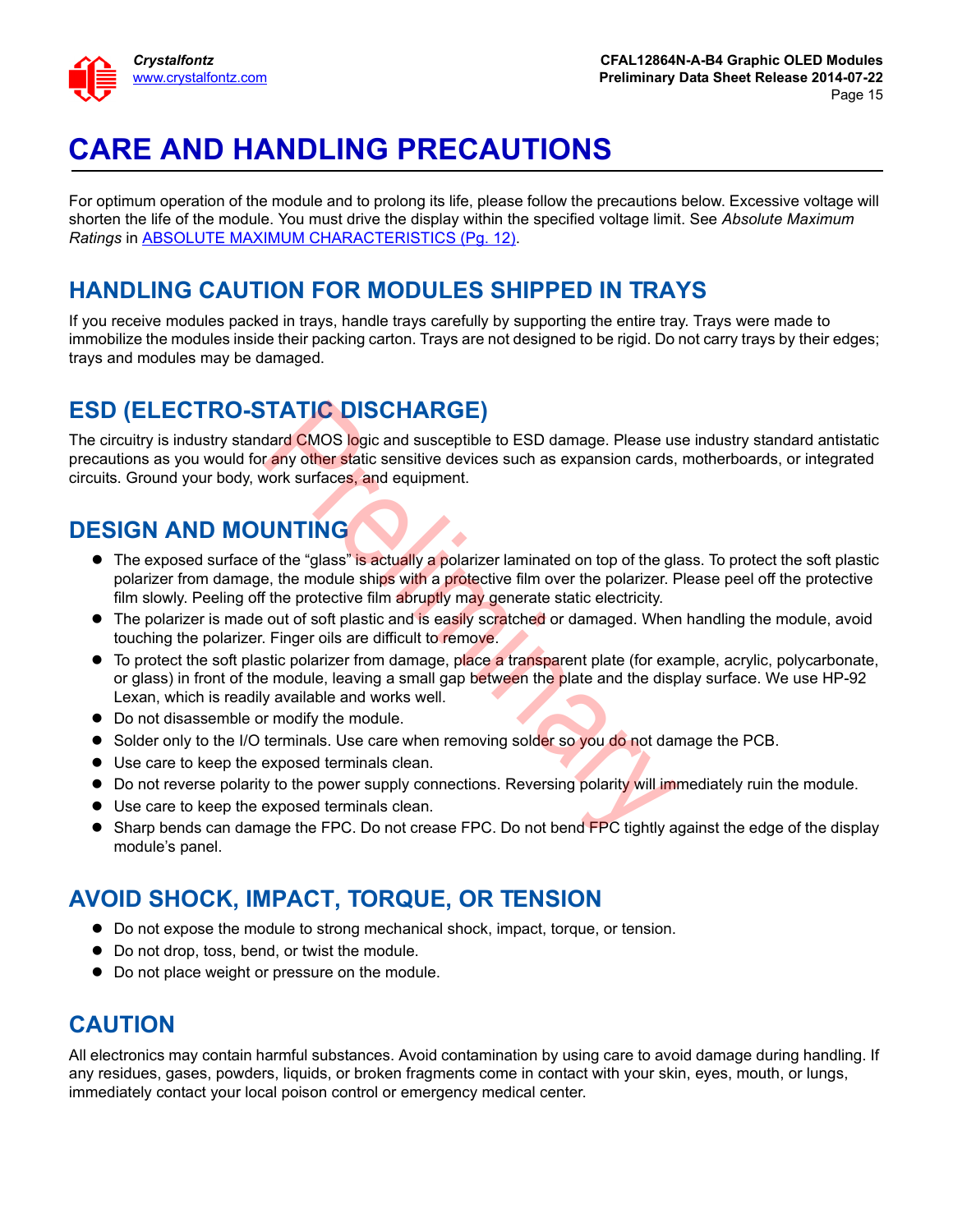

## **HOW TO CLEAN**

- 1. Turn display off.
- 2. Use the removable protective film to remove smudges (for example, fingerprints) and any foreign matter. If you no longer have the protective film, use standard transparent office tape (for example, Scotch® brand "Crystal Clear Tape").
- 3. If the polarizer is dusty, you may carefully blow it off with clean, dry, oil-free compressed air.
- 4. If you must clean with a liquid, never use glass cleaners, as they may contain ammonia or alcohol that will damage the touch screen or polarizer over time. Never apply liquids directly on the polarizer. Long contact with moisture may permanently spot or stain polarizer. Use filtered water to slightly moisten a clean lint-free microfiber cloth designed for cleaning optics. (For example, use a cloth sold for cleaning plastic eyeglasses.)
- 5. The plastic is easily scratched or damaged. Use a light touch as you clean the polarizer. Wipe gently.
- 6. Use a dry microfiber cloth to remove any trace of moisture before turning on the CFAL12864N-A-B4.
- 7. Gently wash the microfiber cloths in warm, soapy water and air dry before reuse.

## **OPERATION**

- We do not recommend connecting this module to a PC's parallel port as an "end product." This module is not "user friendly" and connecting it to a PC's parallel port is often difficult, frustrating, and can result in a "dead" display due to mishandling. For more information, see our forum thread at [http://www.crystalfontz.com/forum/](http://www.crystalfontz.com/forum/showthread.php?s=&threadid=3257) [showthread.php?s=&threadid=3257](http://www.crystalfontz.com/forum/showthread.php?s=&threadid=3257). d connecting this module to a PC's parallel port as an "end precting it to a PC's parallel port is often difficult, frustrating, alding. For more information, see our forum thread at http://www.htreadid=3257.<br>designed to p
- Your circuit should be designed to protect the module from ESD and power supply transients.
- Observe the operating temperature limitations: a minimum of -40°C to a maximum of +80°C noncondensing with minimal fluctuation. Operation outside of these limits may shorten life and/or harm display. Changes in temperature can result in changes in contrast.
	- At lower temperatures of this range, response time is delayed.
	- At higher temperatures of this range, display becomes dark. (You may need to adjust the contrast.)
- Operate away from dust, moisture, and direct sunlight.
- For the CFAL12864LX-G with white LEDs, adjust backlight brightness so the display is readable but not too bright. Dim or turn off the backlight during periods of inactivity to conserve the white LED backlight lifetime.

## **STORAGE AND RECYCLING**

- Store in an ESD-approved container away from dust, moisture, and direct sunlight, fluorescent lamps, or any ultraviolet ray with humidity less than 90% noncondensing.
- $\bullet$  Observe the storage temperature limitations: from -40 $\degree$ C minimum to +80 $\degree$ C maximum with minimal fluctuations. Rapid temperature changes can cause moisture to form, resulting in permanent damage.
- Do not allow weight to be placed on the modules while they are in storage.
- Please recycle your outdated modules at an approved facility.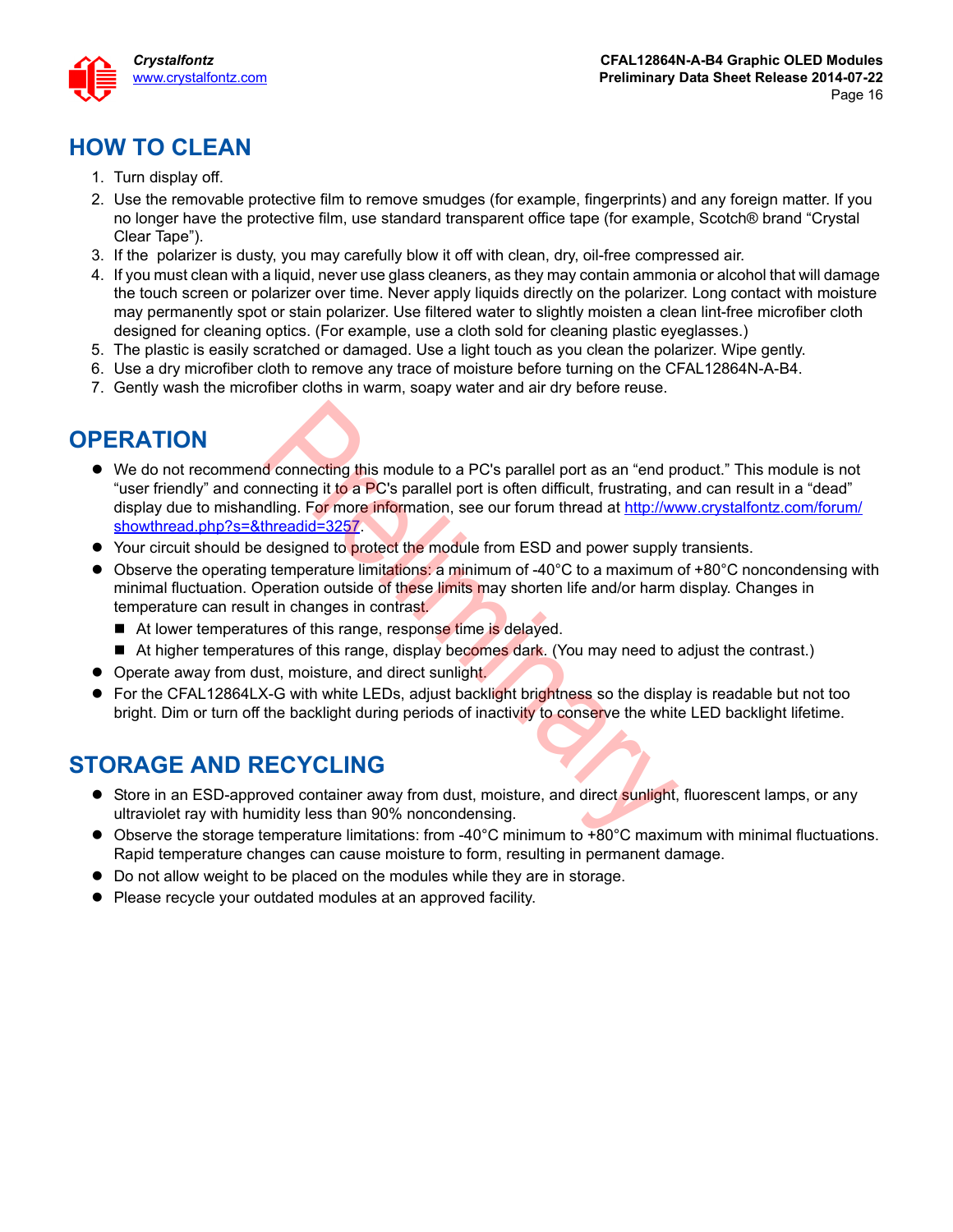

# <span id="page-16-0"></span>**APPENDIX A: QUALITY ASSURANCE STANDARDS**

### **INSPECTION CONDITIONS**

- **•** Environment
	- Temperature: 25±5°C
	- Humidity: 30~85% RH (noncondensing)
- For visual inspection of active display area
	- Source lighting: two 20-Watt or one 40-Watt fluorescent light
	- Display adjusted for best contrast
	- Viewing distance: 30±5 cm (about 12 inches)
	- Viewing angle: inspect at 45° angle of vertical line right and left, top and bottom

## **COLOR DEFINITIONS**

We try to describe the appearance of our display modules as accurately as possible. For the photos, we adjust the backlight (if any) and contrast for optimal appearance. Actual display appearance may vary due to (1) different operating conditions, (2) small variations of component tolerances, (3) inaccuracies of our camera, (4) color interpretation of the photos on your monitor, and/or (5) personal differences in the perception of color.

## **ACCEPTANCE SAMPLING**

| ngle: inspect at 45° angle of vertical line right and left, top and bottom                                                                                                                                                                                                                                                                       |           |
|--------------------------------------------------------------------------------------------------------------------------------------------------------------------------------------------------------------------------------------------------------------------------------------------------------------------------------------------------|-----------|
| <b>INITIONS</b>                                                                                                                                                                                                                                                                                                                                  |           |
| he appearance of our display modules as accurately as possible. For the photo<br>d contrast for optimal appearance. Actual display appearance may vary due to (1<br>I variations of component tolerances, (3) inaccuracies of our camera, (4) color i<br>itor, and/or (5) personal differences in the perception of color.<br><b>CE SAMPLING</b> |           |
| <b>DEFECT TYPE</b>                                                                                                                                                                                                                                                                                                                               | AQL*      |
| Major                                                                                                                                                                                                                                                                                                                                            | < 65%     |
| Minor                                                                                                                                                                                                                                                                                                                                            | $< 1.0\%$ |
| * Acceptable Quality Level: maximum allowable error rate or variation from standard                                                                                                                                                                                                                                                              |           |
| <b>LASSIFICATION</b>                                                                                                                                                                                                                                                                                                                             |           |
|                                                                                                                                                                                                                                                                                                                                                  |           |
| as:                                                                                                                                                                                                                                                                                                                                              |           |

## **DEFECTS CLASSIFICATION**

Defects are defined as:

- Major Defect: results in failure or substantially reduces usability of unit for its intended purpose
- Minor Defect: deviates from standards but is not likely to reduce usability for its intended purpose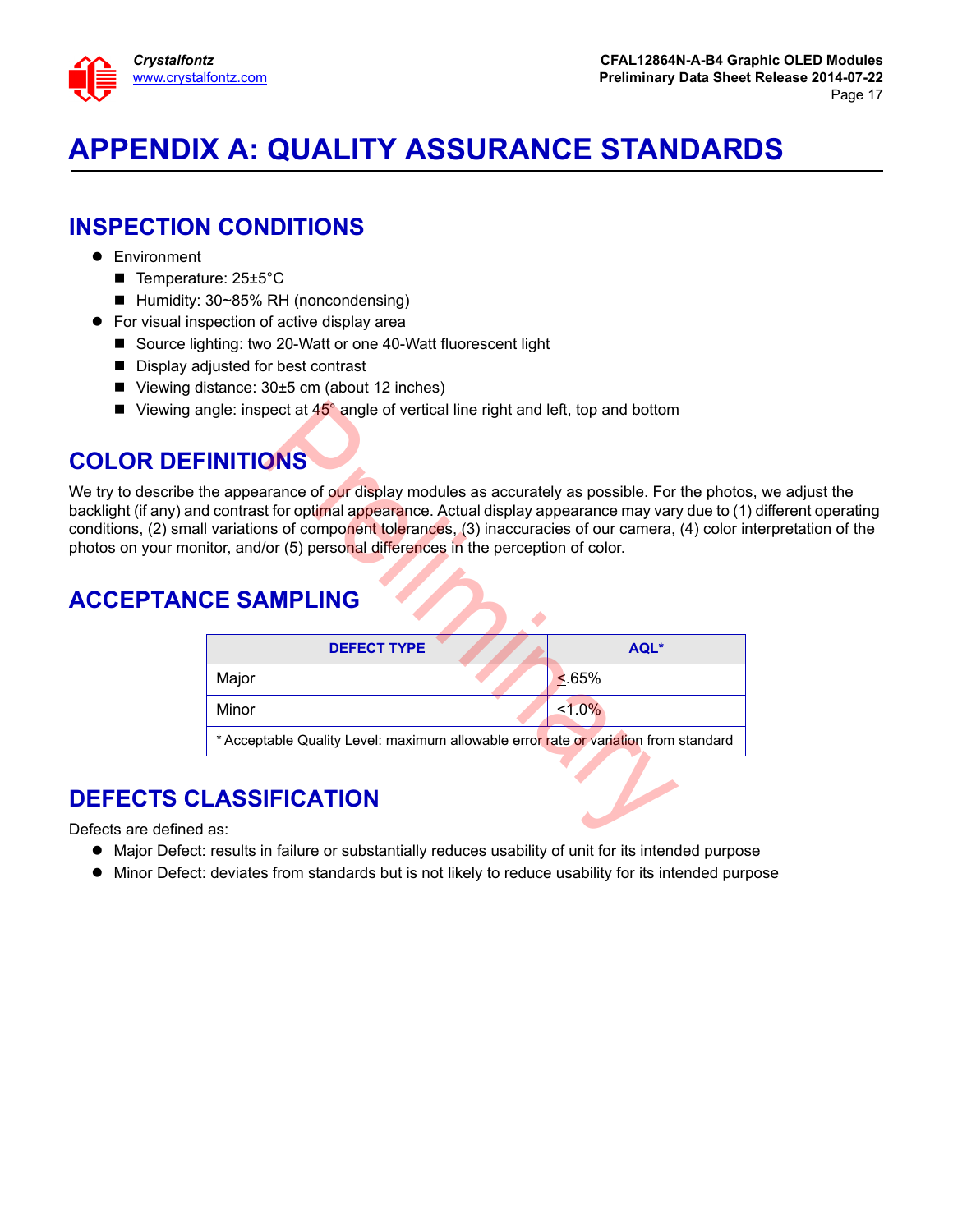

## **ACCEPTANCE STANDARDS**

| #              | <b>DEFECT TYPE</b>                                            | <b>ACCEPTANCE STANDARDS CRITERIA</b>       |                                                                                                             |                |       |  |  |
|----------------|---------------------------------------------------------------|--------------------------------------------|-------------------------------------------------------------------------------------------------------------|----------------|-------|--|--|
| $\mathbf{1}$   | <b>Electrical defects</b>                                     |                                            | 1. No display, display malfunctions, or shorted segments.<br>2. Current consumption exceeds specifications. |                |       |  |  |
| 2              | Viewing area defect                                           | Viewing area does not meet specifications. |                                                                                                             |                | Major |  |  |
| 3              | Contrast adjustment<br>defect                                 | Contrast adjustment fails or malfunctions. |                                                                                                             |                | Major |  |  |
| 4              | Blemishes or foreign                                          | <b>Blemish</b>                             | <b>Defect Size</b>                                                                                          | Acceptable Qty |       |  |  |
|                | matter on display<br>segments                                 |                                            | $\leq$ 0.30 mm                                                                                              | 3              | Minor |  |  |
|                |                                                               |                                            | $\leq$ 2 defects within 10 mm of each other                                                                 |                |       |  |  |
| 5              | Blemishes or foreign<br>matter outside of display<br>segments | Defect Size =                              | <b>Defect Size</b>                                                                                          | Acceptable Qty |       |  |  |
|                |                                                               | (Width + Length)/2                         | $\leq$ 0.15 mm                                                                                              | Ignore         |       |  |  |
|                |                                                               | Length<br>Width                            | 0.15 to 0.20 mm                                                                                             | 3              | Minor |  |  |
|                |                                                               |                                            | 0.20 to 0.25 mm                                                                                             | $\overline{2}$ |       |  |  |
|                |                                                               |                                            | $> 0.30$ mm                                                                                                 | 1              |       |  |  |
| 6              | Dark lines or scratches                                       | <b>Defect Width</b>                        | <b>Defect Length</b>                                                                                        | Acceptable Qty |       |  |  |
|                | in display area                                               | $\leq$ 0.03 mm                             | $\leq$ 3.0 mm                                                                                               | 3              |       |  |  |
|                |                                                               | 0.03 to 0.05                               | $\leq$ 2.0 mm                                                                                               | $\overline{2}$ | Minor |  |  |
|                | Width                                                         | 0.05 to 0.08                               | $\leq$ 2.0 mm                                                                                               | 1              |       |  |  |
|                | Length                                                        | 0.08 to 0.10                               | $\leq$ 3.0 mm                                                                                               | 0              |       |  |  |
|                |                                                               | $\geq 0.10$                                | $>3.0$ mm                                                                                                   | 0              |       |  |  |
| $\overline{7}$ | Bubbles between polarizer film and glass                      |                                            | <b>Defect Size</b>                                                                                          | Acceptable Qty |       |  |  |
|                |                                                               |                                            | $\leq$ 0.20 mm                                                                                              | Ignore         |       |  |  |
|                |                                                               |                                            | 0.20 to 0.40 mm                                                                                             | 3              | Minor |  |  |
|                |                                                               |                                            | 0.40 to 0.60 mm                                                                                             | $\overline{2}$ |       |  |  |
|                |                                                               |                                            | $20.60$ mm                                                                                                  | $\pmb{0}$      |       |  |  |